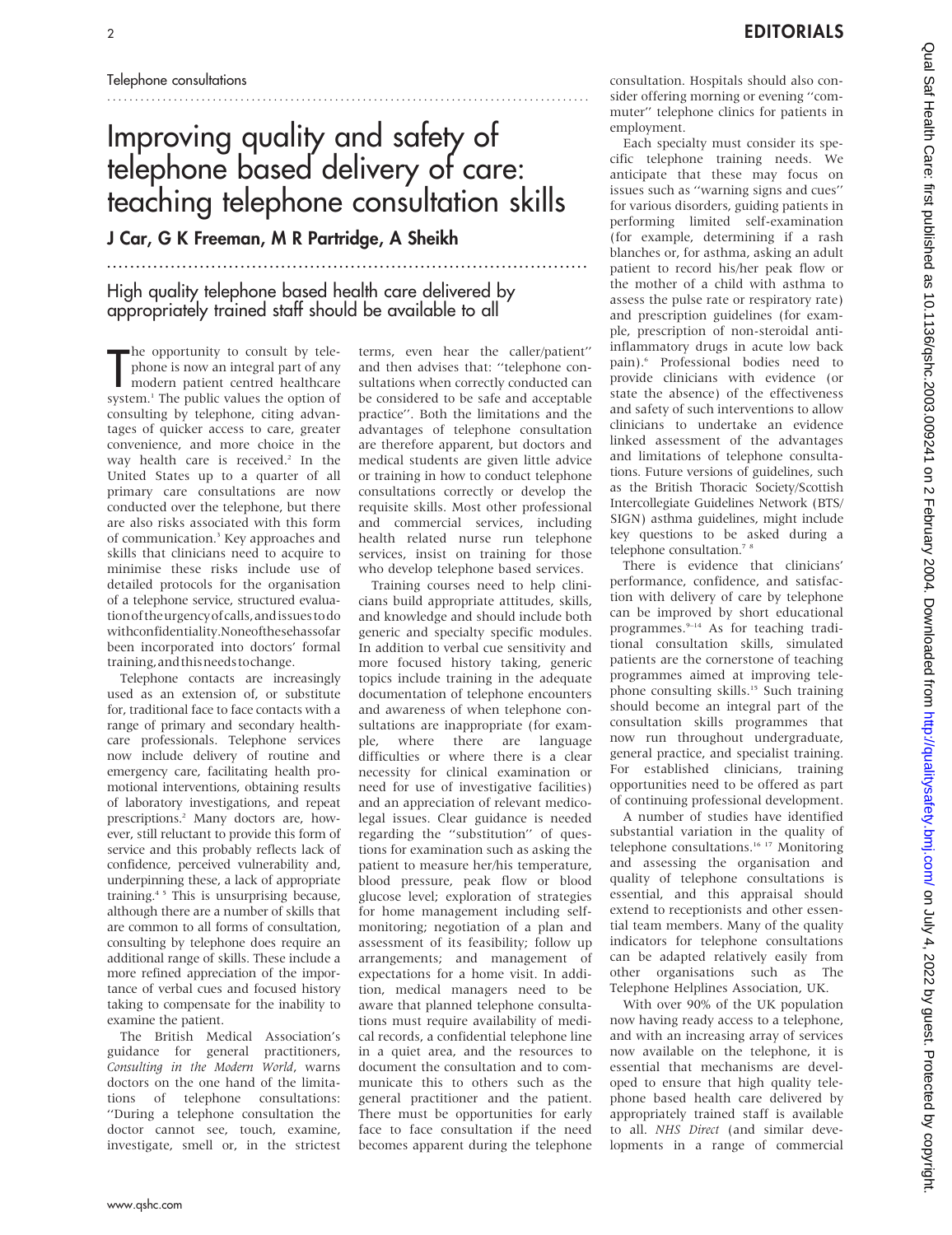services) have heralded a much needed shift in culture, and it is now time that mainstream primary and secondary healthcare services followed suit.

Qual Saf Health Care 2004;13:2–3. doi: 10.1136/qshc.2003.009241

#### Authors' affiliations ......................

J Car, G K Freeman, Centre for Primary Care and Social Medicine, Imperial College, London, UK

M R Partridge, Department of Respiratory Medicine, National Heart and Lung Institute, Imperial College, London, UK A Sheikh, Division of Community Health Sciences (GP Section), University of Edinburgh, Edinburgh, UK

Correspondence to: Dr J Car, Department of Primary Care and General Practice, Centre for Primary Care and Social Medicine, Imperial College, London W6 8RP, UK; josip.car@imperial.ac.uk

### REFERENCES

- 1 Evans R, Edwards A, Elwyn G. The future for primary care: increased choice for patients. Qual Saf Health Care 2003;12:83–4.
- 2 Car J, Sheikh A. Telephone consultations. BMJ 2003;326:966–9.
- 3 Patel A, Dale J, Crouch R. Satisfaction with telephone advice from an accident and emergency department: identitying areas tor<br>service improvement. Qual Health Care  $1997.6.140 - 5$
- 4 Hannis MD, Hazard RL, Rothschild M, et al. Physician attitudes regarding telephone medicine. J Gen Intern Med 1996;11:678–83.
- 5 Hughes RA. Telephone helplines in rheumatology. Rheumatology 2003;42:197–9.
- 6 Atlas SJ, Deyo RA. Evaluating and managing acute low back pain in the primary care setting. J Gen Intern Med 2001;16:120–31.
- 7 British Thoracic Society/Scottish Intercollegiate Guidelines Network (BTS/SIGN). British guideline on the management of asthma. Thorax 2003;58(Suppl I):i1–94.
- 8 Pinnock H, Bawden R, Proctor S, et al. Accessibility, acceptability, and effectiveness in primary care of routine telephone review of asthma: pragmatic, randomised controlled trial. BMJ 2003;326:477–9.
- 9 Reisman AB, Stevens DL. Telephone medicine. Philadelphia: American College of Physicians/ American Society of Internal Medicine, 2002.
- 10 Ottolini MC, Greenberg L. Development and evaluation of a CD-ROM computer program to teach residents telephone management. Pediatrics 1998;101:E2.
- 11 Kosower E, Inkelis S, Seidel J. Telephone TALK: a teaching/assessment tool for medical training. J Biocommun 1996;23:22–6.
- 12 Marklund B, Silfverhielm B, Bengtsson C. Evaluation of an educational programme for telephone advisers in primary health care. Fam Pract 1989; 6:263-7
- 13 Sloane PD, Egelhoff C, Curtis P, et al. Physician decision making over the telephone. J Fam Pract 1985;21:279–84.
- 14 Smith SR, Fischer PM. Patient management by telephone: a training exercise for medical students. J Fam Pract 1980;10:463–6.
- 15 Evens S, Curtis P. Using patient simulators to teach telephone communication skills to health professionals. J Med Educ 1983;58:894–8.
- 16 Shekelle P, Roland M. Nurse-led telephone advice lines. Lancet 1999;354:88–9.
- 17 Andrews JK, Armstrong KL, Fraser JA. Professional telephone advice to parents with sick children: time for quality control! J Paediatr Child Health 2002;38:23–6.

Open disclosure of medical errors

# Open disclosure: the only approach to medical error

.......................................................................................

## R Lamb

Open, honest, and timely disclosure should be the only approach to medical error

...................................................................................

The open, honest, and timely disclo-<br>sure of medical error to patients<br>should be, as Americans say, a "no<br>brainer". It is ethically, morally, and he open, honest, and timely disclosure of medical error to patients should be, as Americans say, a ''no professionally expected of clinicians.<sup>1-3</sup> It is clearly the right thing for patients who frequently say that, when things go wrong with their health care, what they need most is disclosure, an apology, and information about what happened and how it can be prevented from happening again.4

Clinical staff might feel that open disclosure is either too difficult to deliver or labour under the perception that, by doing this, they will increase the risk of litigation. But being honest with patients about errors and mistakes is the right thing for doctors, other clinical staff, and the hospital involved. Open and truthful discussion with the patient is the first stage in promoting and fostering an environment and culture that, through honest discussion, encourages the learning needed to improve systems and thus reduce medical error. Doctors and other clinical staff who are not used to such an approach to discussing errors will need support as such discussions are difficult. But once an error has been acknowledged, discussed, and acted upon, clinical teams can get on with their job of treating the sick.

This all sounds so obvious, particularly to a reporter like me who, during 25 years in journalism, has frequently interviewed patients who have suffered from the health care they have received. But, traditionally, the decision about whether or not to disclose information about an error when it has taken place has largely been left to individuals. Traditions die hard and, while many individual clinicians undoubtedly do deal with such matters openly and honestly, it is clear from public statements of many patients that, even in the 21st century, this does not happen often enough and it is not encouraged in a systematic, organisation-based way. Or, when it does happen, it may not be handled satisfactorily from the patient's point of view.<sup>5</sup>

Certainly, my experience has been that, when patients take their stories to the news media, most of their anger is about how they were treated after the adverse event rather than the event itself. Mostly (and there are exceptions), these people have already tried hard to resolve issues through local and official channels and feel that they are not getting anywhere. Going to the news media is an action of last resort, born of frustrated attempts to find out the truth.

In New Zealand in 1995 a patient referred to in a later inquiry as ''patient A'' was diagnosed and treated for cervical cancer. She discovered that four cervical smears before this had been reported as normal or inconclusive when, in fact, they showed evidence of cancer. Put simply, her cancer could have been diagnosed earlier and, if it had, her treatment may have been considerably less invasive and subsequent health problems avoided. Fearing that many other women may have been similarly affected, she wanted to find out why her cancer had been undiagnosed and tried to get official agencies to investigate. In 1999, believing that was getting nowhere, she felt that she had no option but to take to court the by then retired pathologist responsible for the diagnostic error and the unnecessarily late diagnosis of her cervical cancer. The matter then became public, finally hit the headlines, and set up a train of events that led to the 2001 Gisborne Cervical Screening Inquiry. The problems that were uncovered have led to wide ranging recommendations for improvements to the national cervical screening programme.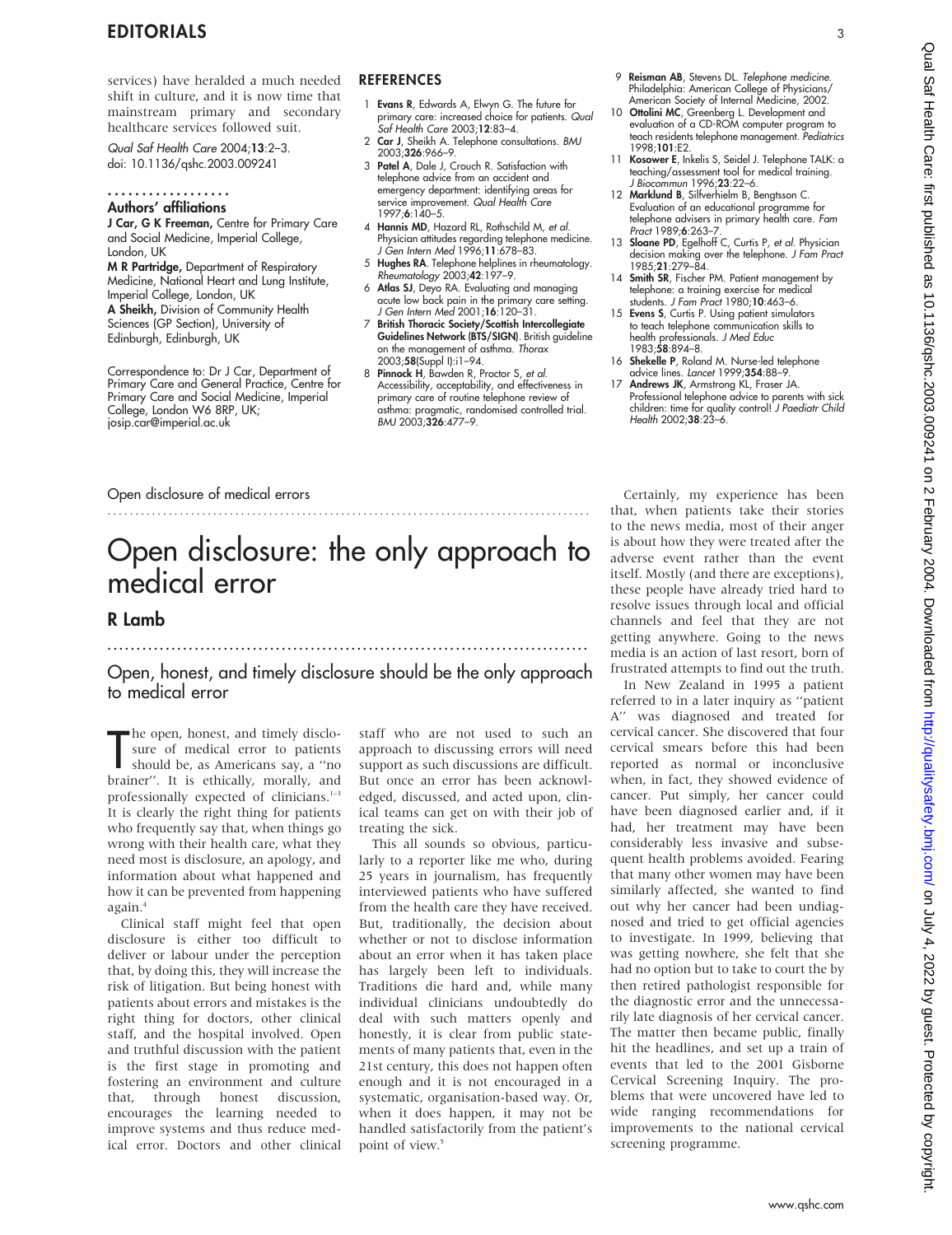The legal battle continued until October 2003 when ''patient A'' reached a settlement with both the retired pathologist and the Crown. But in an interview a few months before this the patient told me that she would not have pursued the matter for so long if it had been dealt with more openly. She said that her actions would have been quite different if, at the outset, there had been an apology and if officials had responded more quickly to her questions and her concerns about other women.

Similar views were expressed to me by a group of New York patients and their relatives whom I interviewed in 2001; all were in the process of suing their doctors after iatrogenic events. Once again their anger was linked much more to the way they were treated after the event than the event itself. They commonly spoke of feeling betrayed by clinicians they had previously trusted because, they said, their doctors had been unwilling to talk to them openly about what had occurred. They said they understood that mistakes happen, but they expected an honest and ''human'' response. Some of the patients were suing because they had unanswered questions. Interestingly, one woman had abandoned her lawsuit after getting the information she sought through the legal disclosure process.

So why do clinicians find it so difficult to be open about mistakes and errors? Just what are the barriers? One problem cited by clinicians has been the lack of institutional support for such seemingly risky behaviour as open disclosure. It does seem—at last—that this is changing. In the United States and Australia spiralling medical malpractice insurance costs and large legal settlements have prompted a fresh look at how adverse events are handled.<sup>6-9</sup> Amidst the calls for tort reform and no-fault compensation schemes, there is some recognition that open, honest, and timely disclosure may lower legal bills as well as bringing better outcomes for everyone. Despite the reputation of the United States as a highly litigious society, some big insurers and risk management organisations now routinely advocate honest disclosure, as does the American Hospital Association.<sup>10</sup> Such action directly challenges previous assumptions that disclosure increases the risk of litigation and may even encourage patients to sue.11 12 Agencies such as the United States' Joint Commission on the Accreditation of Healthcare Organisations (JCAHO) and Australia's Council for Safety and Quality in Health Care are using standards to promote such organisational policies and practices.13 14 In the UK, too, the government is introducing to its National Health Service (NHS) a ''duty of candour'', requiring doctors to tell patients about negligent acts or omissions which cause harm. A new ''redress scheme'' is also being proposed, offering remedial care, apologies, and compensation to injured patients and their families.

Another significant barrier is fear fear that in the United States focuses on malpractice risk<sup>15</sup> but which, in a small country like New Zealand with no-fault accident compensation, may equally be about adverse publicity, disciplinary processes, and potential damage to career and reputation. But is such fear justified? Certainly, in New Zealand there have been several recent high profile medical misadventure cases where doctors' names have been widely publicised as they have gone through the complaints and disciplinary process. It has led to a view that, despite the presence of the accident compensation scheme, the medicolegal/disciplinary environment is a punitive one. However, this view is described by the country's Health and Disability Commissioner in his latest annual report<sup>16</sup> as a "myth". He points to a dramatic fourfold reduction in the number of medical practitioners facing disciplinary proceedings over the last 9 years and an increasing emphasis on resolving patient complaints through advocacy.

In the United States, where large jury settlements have fuelled medicolegal fears, there are also some encouraging signs that the fear may be worse than the reality. While the hard data on whether disclosure does lower malpractice costs are still limited, there is one notable exception—namely, The Veterans Affairs Medical Center in Lexington, Kentucky where it has been shown that a proactive policy for full disclosure has clearly mitigated the financial repercussions when patients have been harmed.<sup>17</sup>

More anecdotally, other US hospitals that are actively pursuing such policies also report that it is not hurting them. Hospitals such as Minneapolis Children's and Boston's Dana-Farber Cancer Institute have had written disclosure policies for more than 2 years.<sup>18</sup> <sup>19</sup> In interviews last year their chief operating officers reported that, while it was too early to present claims data, they believed the policies were beneficial not only to staff and patients but also to the organisations themselves. Julie Morath, the Chief Operating Officer for Minneapolis Children's Hospital, said that they initially thought they would have to sedate their lawyers. ''They got very anxious about the implications [of a disclosure

policy]. But we see it as our obligation, our values and standards, our promises to families. Our legal counsel provides counsel about the risks and limitations but ultimately the decision about how we behave is ours and our board did endorse this knowing that there were risks in what we were about to do.'' Jim Conway of the Dana-Farber Cancer Institute says: ''People believe that you tell a patient about error and they make two phone calls. One is to the press, the other to their lawyer. It does not work that way.''

As we wait for further empirical evidence, such testimony surely provides some reassurance that the open, honest, and timely disclosure of medical error to patients is indeed the right thing to do and should be the only approach to medical error. If we look back at the New Zealand cervical screening case, the comment by ''patient A'' certainly suggests that a more open response to the discovery of her underreported smears in 1999 and an early investigation into whether there were other cases would have allowed her and the retired doctor to move on with their lives much earlier; it would also have taken the sting out of the publicity and avoided many of the headlines which have chronicled the difficult legal battles, the inquiry, and continuing fallout from the case. Of course the error would have made the news, but it would not have continued to make headlines for 4 years. It is more difficult to think up sensational headlines when the underlying story is essentially ''Error discovered: inquiry launched immediately'' rather than '' No action despite six looks at doctor'' or ''Warnings went on for years'' and ''Review confirms what battling patient knew''—headlines which appeared 4 years after patient A discovered her misread cervical smears<sup>20</sup>

Qual Saf Health Care 2004;13:3–5. doi: 10.1136/qshc.2003.008631

Correspondence to: R Lamb, Health Correspondent, Radio New Zealand, Wellington, New Zealand; Harkness Fellow (2001–2), Institute for Healthcare Improvement and Harvard School of Public Health, Boston, USA; rlamb@radionz.co.nz

### **REFERENCES**

- 1 American Medical Association. American Medical Association code of medical ethics:
- current medical opinions. 31 July 2002. 2 American Nurses Association. American Nurses Association code of ethics for nurses with interpretive statements. 2001.
- 3 Wu AW, Cavanaugh TA, McPhee SJ, et al. To tell the truth: ethical and practical issues in disclosing medical mistakes to patients. J Gen Intern Med 1997;12:770–5.
- 4 Witman AB, Park DM, Hardin SB. How do patients want physicians to handle mistakes? A survey of internal medicine patients in an academic setting. Arch Intern Mec<br>1996;**156**:2565–9.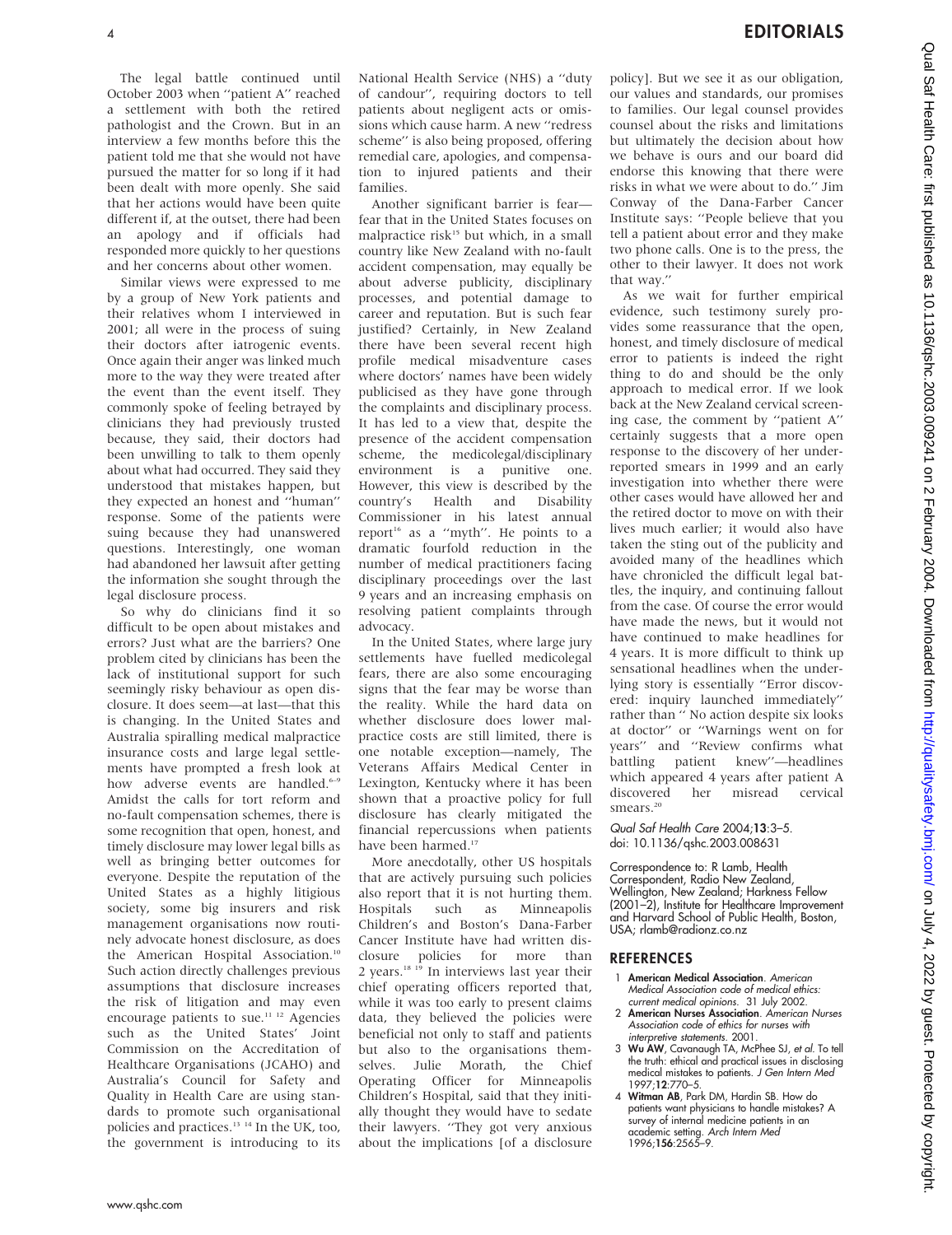- 5 Gallagher TH, Waterman AD, Ebers AG, et al. Patients' and physicians attitudes regarding the disclosure of medical errors. JAMA 2003;289:1001–7.
- Freedman M. The tort mess. Forbes 13 May 2002. Gorman T. Physicians fold under malpractice fee
- burden. Los Angeles Times 4 March 2002. 8 Miraudo N. Botches in hospitals cost \$4.5m.
- Sunday Times (Perth) 13 October 2002.
- **Smith W.** Ryan S. Patients to suffer as crisis deepens. Courier Mail (Brisbane) 18 May 2002.
- American Society for Healthcare Risk Management (ASHRM). Perspective on disclosure of unanticipated outcome information. American Hospital Association. Quality Advisory for Members: A ''Culture of Safety'' Disclosure of Unanticipated Outcome Information. Available at

## All change

# Quality and safety in health care: plus ça change, plus ça ne reste plus la même chose

...................................................................................

.......................................................................................

F Moss

In the 12 years since  $QML$  was<br>launched as  $QHC$  ( $Quality$  in<br>Healthcare) attitudes to quality n the 12 years since *QSHC* was<br>launched as *QHC* (*Quality in* launched as QHC (Quality in improvement have changed enormously. Then, in the United Kingdom, quality improvement work largely consisted of medical audit. Results of audit work were usually discussed in clinical meetings with little management involvement. Now there is corporate responsibility—shared between clinicians and managers—for the quality of care, quality improvement, and risk management. The links between improvement in clinical practice and organisational change are widely acknowledged. Quality improvement is less an optional extra, it is more a part of routine practice. And much more is known about the extent of error than 12 years ago. Shocking revelations from public inquiries into the circumstances of scandals have illustrated the frailty of many parts of care systems. Data quantifying the extent of adverse events within many healthcare systems indicate that error is endemic. And, although health systems may differ, many of the circumstances of error and the lessons that emerge from investigations apply in any country. Worldwide, people are trying to find ways of making health care safer and less damaging to patients.

This journal has changed too. Changes in the content have reflected developments in quality and safety

improvement. Organisational change and team functioning have become important and recurring themes. Human factors, clinical microsystems, and decision making are some of the topics covered in the past two years that may not have made as much sense 12 years ago as they do now. Many more authors are from outside the United Kingdom and we hope that all papers have generalisable messages accessible to readers worldwide.

www.aha.org/patientsafety (accessed 3 October

11 Victoroff MS. The right intentions: errors and accountability. J Fam Pract 1997;45:38–9. 12 Robertson GB. When things go wrong: the duty to disclose medical error. Willis Cunningham Memorial Lecture in Law and Medicine, Queens

University, February 2002. 13 Joint Commission on the Accreditation of Healthcare Organisations (JCAHO). JCAHO Standard RI.1.2.2 1 July 2001. 14 Australian Council for Safety and Quality in Health Care. Open disclosure standard: a national standard for open communication in public and private hospitals following an adverse event. July 2003 (available at www.safetyandquality.org/ articles/publications/opendisclosure\_web.pdf).

2003).

Two years ago, too, the journal changed in appearance; a new cover, a new layout, and a new title. But more importantly the journal became available electronically, making it accessible from anywhere in the world and providing opportunity for readers to respond to published papers. Also, since 2002, all the editorial processes are web based.

Journals are like all systems, they are ''perfectly designed to get precisely the results that they get'' and any improvement requires a change in the system. But sometimes change requires a catalyst, usually an individual. Two of this journal's change agents, Richard Grol and Paul Barach, have now stepped down from the editorial team. An early editorial aspiration was that the journal should become international. But in this matter the journal's beginning was not auspicious. Launched as QHC by the BMJ Publishing Group in the wake of the introduction of medical audit in the United Kingdom, this was a very British

- 15 Lamb RM, Studdert DM, Bohmer RM, et al. Hospital disclosure practices: results of a national survey. Health Aff 2003;22:73–83.
- 16 New Zealand Health and Disability
- Commissioner. Annual report. 30 June 2003. 17 Kraman S, Hamm G. Risk management: extrem honesty may be the best policy. Ann Intern Med<br>1999-**12**:963–7
- 1999;12:963–7. 18 Minneapolis Children's Hospital and Clinics. Policy 703.00. Medical accidents, reporting, and
- disclosure, including sentinel events. Originally effective 28 July 1999, revised 1 October 2001. Dana Farber Cancer Institute. Policy for
- disclosing medical errors to patients and families. Approved 12 July 2001. 20 New Zealand Herald. 8 May 1999 and 22
- September 1999.

enterprise that looked very medical and, despite early editorial intentions, was of particular interest to people working within the United Kingdom National Health Service (NHS). Richard Grol, viewing the journal from the other side of North Sea, was able to show the editorial team just how British we were, and just how difficult it was for others to glean generalisable messages from papers that assumed a working knowledge of the NHS. Unless we changed, he said, we would attract neither readers nor authors from outside the United Kingdom. Now all authors are asked to include relevant aspects of their healthcare systems to enable their work to be accessible to readers from other countries. A little extra work for authors perhaps, but it should widen the impact of their work. Richard has served the journal well for many years and his suggested series, Quality improvement research, will be published in a book later this year. $1$ 

Another early assumption was that the safety of care was integral to good quality care. This is a crucial subject: if all healthcare systems were safer, lives would be saved. But, despite a focused issue on clinical risk management and a few other papers, it was not clear either to authors or readers that QHC was interested in papers on the safety of care. Paul Barach had the inspiration to put the ''S'' into QHC. Since then many more papers on a wide range of topics relevant to safety improvement have been published. Paul has contributed hugely to the journal but has decided to step down from his active editorial role in order to devote more time to his new and demanding role as Director of the Miami Center for Patient Safety.

Many thanks to Richard and Paul for their important contributions and for stimulating change.

The editorial team can influence the content of a journal by commissioning papers. But as a peer reviewed journal we are dependant, too, on submitted papers. So, the content will reflect the range of topics covered by submitted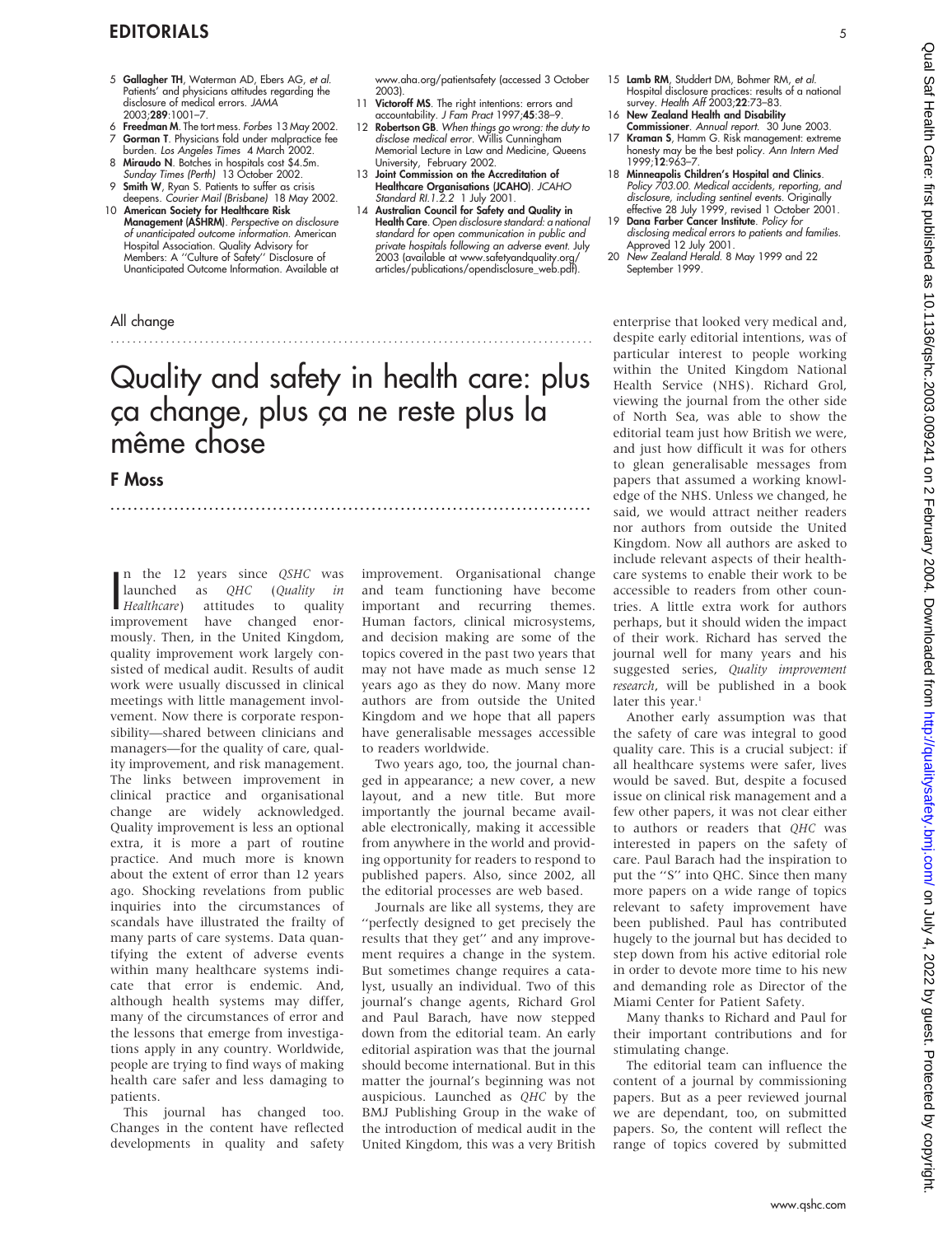papers. We now receive more than three times more unsolicited papers than we did 12 years ago. As a result QSHC was able easily to expand from a quarterly to a bimonthly journal. Papers that report original research are an important part of this journal and we now publish many more: only 16 in 1993, but 33 in 2003. Maybe more research on quality and safety is being done, or perhaps more of it is being submitted to QSHC.

One unfulfilled editorial aspiration is to increase the number of quality improvement reports, but very few are submitted. In 1993 we published six quality improvement reports (all from the United Kingdom), but only one in 2003. As there is both more concern about the quality and safety of care and more energy expended trying to do something about it, it might be supposed that more people are attempting change and gaining the sort of insight into what it takes to improve care that would be helpful to others. And perhaps too we might have expected to receive more quality improvement reports for consideration. We realised that the standard structure for reporting research is not helpful for writing about a process of improvement that involves several cycles of reflection and action. So, in 1999, to help authors construct quality improvement reports, we put together a structure that we thought might encourage people to write about and submit them. The editorial outlining that structure is reprinted in this issue.<sup>2</sup>

Although only few quality improvement reports have been submitted to this journal, more have been submitted to and published by the BMJ. And so, to encourage more people to write about their quality and safety improvement work we will re-publish at least one BMJ quality improvement report in each issue of QSHC. The first of these describing criteria based audit in Ugandan maternity units is on page 49 of this issue.3 But we want to make this an iterative process and are interested in your views on both the content and the structure of quality improvement reports. (This might help us fulfil another unfulfilled editorial aspiration: to encourage exchange of ideas through the rapid response connection on the QSHC website.) We are asking readers to respond to three questions about each quality improvement report by using the rapid response facility available through the website (www.qshc.com):

- What else would you like to know about this work?
- Do you encounter similar problems in your practice?
- Was the structure helpful?

.......................................................................................

Please use the rapid response button and let us know your views and your suggestions.

### Quality improvement reports

# A new structure for quality improvement reports

...................................................................................

## F Moss, R Thomson

Finally out about now others<br>schemes to implement change suc-<br>ceed or why they fail can be<br>extremely helpful. It can save time and inding out about how others' schemes to implement change succeed or why they fail can be effort and may accelerate improvements in service delivery. One of the stated aims of this journal is to publish such quality improvement reports along-side papers that report the results of relevant research. The editorial team are aware through discussion with colleagues, from papers presented at meetings, and reading local reports that many people are involved in useful and informative quality improvement projects that could have valuable messages for others. And yet in the past seven and

a half years we have only published 12 quality improvement reports—the most recent one in December 1995.

We rely on submitted reports, and one of the reasons for this dearth of published quality improvement reports may be that people are simply too busy improving care to have time to write. But there may be other barriers. The standard form for writing papers in medical journals is the scientific IMRaD (introduction, methods, results, and discussion) structure. This is a convenient and helpful structure for writing about research. When writing a quality improvement report this structure does not quite fit, however. For

The world is now much more knowledgeable about the quality and safety of health care. It is not clear that it is yet any wiser. Many people are working to improve care and some of the lessons they are learning may be of use to others. Tell us about your experiences. If you don't have the time, inclination, or energy to write a quality improvement report then respond through the new ''Quality Ideas'' button and post your idea on the web (http://www.qshc.com/ misc/ideas.shtml). Web based publishing has changed journals. Already readers can now contribute their views on published papers in real time and enter debates on the web. Much more interaction is likely in the future. We have set it up! So, be part of this change and let us know what you think.

#### Qual Saf Health Care 2004;13:5–6

Correspondence to: Dr F Moss, Quality and Safety in Healthcare, BMJ Journals, BMA House, Tavistock Square, London WC1H 9JR, UK; fmoss@londondeanery.ac.uk

### **REFERENCES**

- 1 Baker R, Grol R, Moss F. Quality improvement research. London: BMJ Books, 2004.
- 2 Moss F, Thomson R. A new structure for quality improvement reports. Qual Saf Health Care 2004;13:6–7.
- 3 Weeks AD, Alia G, Ononge S, et al. Introducing criteria based audit into Ugandan maternity units. Qual Saf Healthcare 2004;13:49–52.

example, there will be a first methods section—when the measurements are made—and a first results section when the results are analysed. However, there follows a second methods section describing the implementation of change, perhaps followed by a third methods section when the measurements are repeated to assess progress, and then a second results section describing the improvements. Writing quality improvement reports in this way may not only be difficult but may result in a paper that does not convey the lessons that others would find useful. The editorial team has therefore developed a new structure (box) for describing quality improvement work that we think will reflect this work more accurately and which we hope will encourage authors to write about their experience. A quality improvement report using this structure is republished in this issue.<sup>1</sup>

This is a reprint from the June 1999 issue of QHC (Moss F, Thomson R. A new structure for quality improvement reports. Qual Health Care 1999:8:76).

..........................................